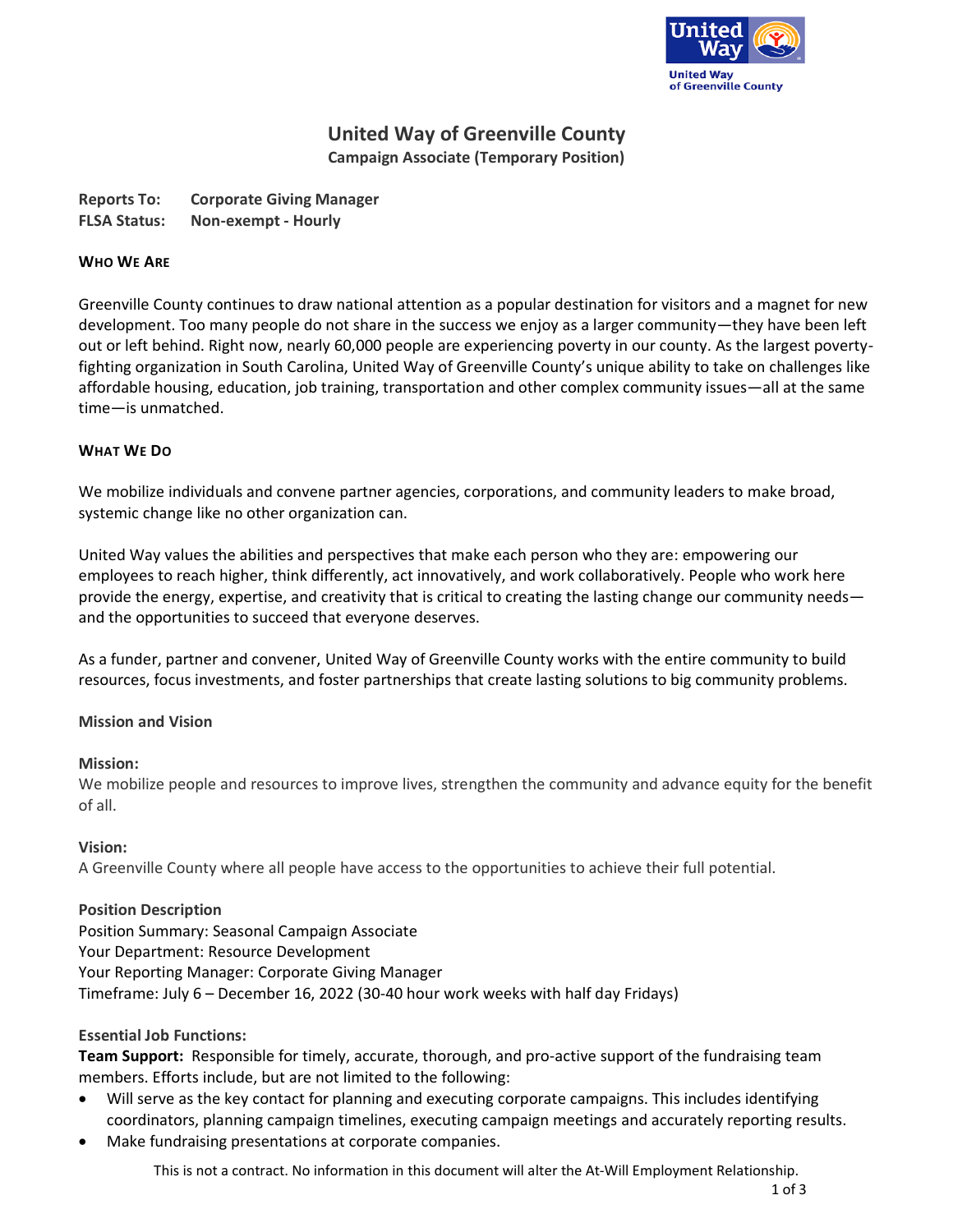

- Process campaign pledges, resolve payment resolutions, and work with the Finance team to ensure the appropriate allocation of funds.
- Function as data and reporting expert; spend time in Shared CRM creating reports, updating accounts, contacts, campaign, and donor information.
- Curate and organize training materials and resources for team members to facilitate their success. Lead some of the training required and other assigned needs.
- Type and prepare correspondence, mail merges, labels & other documents.
- Troubleshoot and field general requests from donors, accounts, and team members.
- Help support our signature events, School Tools and Project Joy, and other volunteer engagement opportunities.
- Other duties assigned as needed, such as packing of materials and delivery of supplies, event support, public speaking, etc.

# **Job Skills**

- Proficient in Excel, Word, PowerPoint, and Outlook
- Detail oriented, flexible, team player, multi-task, time management skills
- Strong communication and customer service skills
- **Must** be comfortable with public speaking and presenting
- Knowledge and use of Content Management Systems is a plus but not required

| <b>Mental &amp; Physical Demands- ADA Guidelines</b> |            |                           |                             |     |  |  |
|------------------------------------------------------|------------|---------------------------|-----------------------------|-----|--|--|
| <b>Physical Demands</b>                              |            |                           |                             |     |  |  |
| Stand                                                | Constantly | $\times$<br>Frequently    | Occasionally                | N/A |  |  |
| Walk                                                 | Constantly | $\Join$<br>Frequently     | Occasionally                | N/A |  |  |
| Sit                                                  | Constantly | ⋉<br>Frequently           | Occasionally                | N/A |  |  |
| Handling / Fingering                                 | Constantly | $\Join$<br>Frequently     | Occasionally                | N/A |  |  |
| <b>Reach Outward</b>                                 | Constantly | IX<br>Frequently          | Occasionally                | N/A |  |  |
| Reach Above Shoulder                                 | Constantly | $\times$<br>Frequently    | Occasionally                | N/A |  |  |
| Climb                                                | Constantly | Frequently                | $\boxtimes$<br>Occasionally | N/A |  |  |
| Crawl                                                | Constantly | Frequently                | Occasionally                | N/A |  |  |
| Squat or Kneel                                       | Constantly | $\boxtimes$<br>Frequently | Occasionally                | N/A |  |  |
| Bend                                                 | Constantly | Frequently                | Occasionally                | N/A |  |  |
| <b>Lifting Requirements</b>                          |            |                           |                             |     |  |  |
| 10 pounds or less                                    | Constantly | IX<br>Frequently          | Occasionally                | N/A |  |  |
| 11 to 20 pounds                                      | Constantly | Frequently                | $\times$<br>Occasionally    | N/A |  |  |
| 21 to 50 pounds                                      | Constantly | Frequently                | $\boxtimes$<br>Occasionally | N/A |  |  |
| 51 to 100 pounds                                     | Constantly | Frequently                | Occasionally                | N/A |  |  |
| > than 100 pounds                                    | Constantly | Frequently                | Occasionally                | N/A |  |  |
| <b>Pushing and Pulling Requirements</b>              |            |                           |                             |     |  |  |
| 12 pounds or less                                    | Constantly | Frequently                | $\Join$<br>Occasionally     | N/A |  |  |
| 13 to 25 pounds                                      | Constantly | Frequently                | $\times$<br>Occasionally    | N/A |  |  |
| 26 to 40 pounds                                      | Constantly | Frequently                | $\boxtimes$<br>Occasionally | N/A |  |  |

This is not a contract. No information in this document will alter the At-Will Employment Relationship.